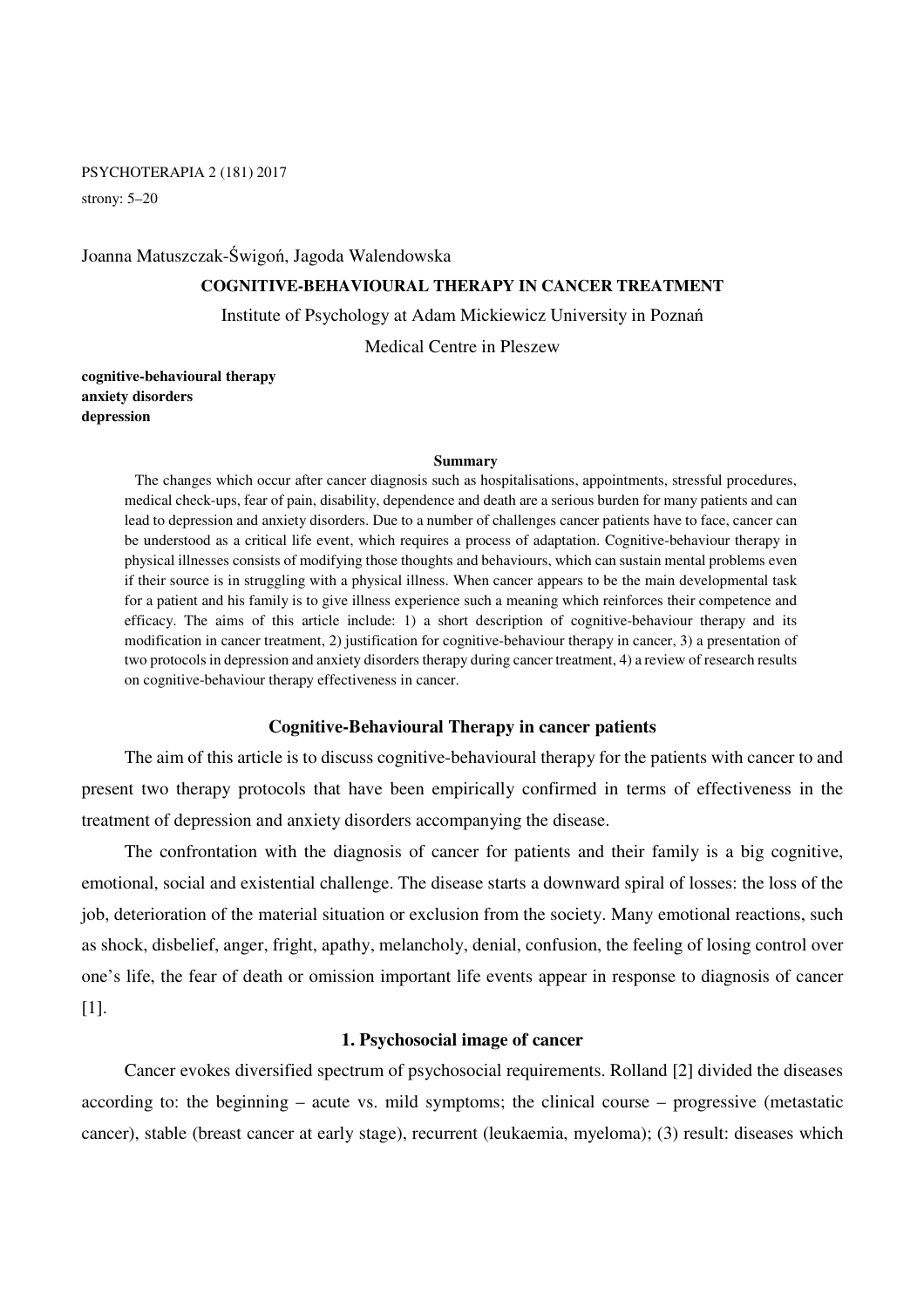usually don't influence the life's length, e.g. basal cell carcinoma are up on one end of continuum and up on the other end there are progressive, terminal diseases, such as metastatic cancer, in between there are more unpredictable diseases, which may shorten the life and cause sudden death; (4) causing invalidity – diseases significantly vs. insignificantly impairing functioning. The diseases in separate groups imply distinct psychological situation of patients and their families.

Cancer is a process spread over time, which has characteristic points, transitional stages and changeable requirements. Rolland [2] distinguishes three main stages of development of the disease, namely, crisis, chronic phase and terminal phase.

# **2. A brief characteristic of Cognitive-Behavioural Therapy**

The concept of cognitive-behavioural therapy (CBT) refers to a wide range of psychological approaches, which emphasize the role of thoughts and behaviours in triggering and sustaining psychological distress. This therapy is structured around and focused on the problem, where recognition or conscious access to thoughts and beliefs are central. The interactions of thoughts, behaviours, emotions and physical sensations are emphasised in the assumptions. The cognitive-behavioural therapy helps the patients control if their current view of a given situation is adequate or helpful, question their opinions and support exploring alternate thoughts [3-5].

The CBT reinforces the sense of self-efficiency through teaching a patient to identify and modify useless thoughts, beliefs and behaviours. The therapist and the patient work together over setting the aim of the therapy and creating a shared conceptualization. The therapist helps the patients treat their negative beliefs as hypotheses about themselves. Next, they are tested using cognitive and behavioural techniques. This approach is called empiricism based on cooperation. The patients are treated as experts of their own problems and experiences. The therapist proposes searching for solutions to the problems together, namely, the patient provides raw data, such as thoughts and behaviour, and the therapist provides the structure and competences in problem solving. The therapeutic sessions have a structured form, take place according to the plan established by the therapist and include both setting new and checking previous homework, which purpose is testing beliefs and new ways of coping between sessions. The therapeutic aims are clearly stated. Moreover, the patient's progress is monitored and evaluated all the time. They are asked for feedback during each session [3-5].

The interventions used in CBT are based on profound conceptualisation of a patient's problems. The conceptualisation is a working hypothesis, which tries to explain the background and mechanism of the patient's lingering difficulties, in accordance with the theory underlying CBT and data collected during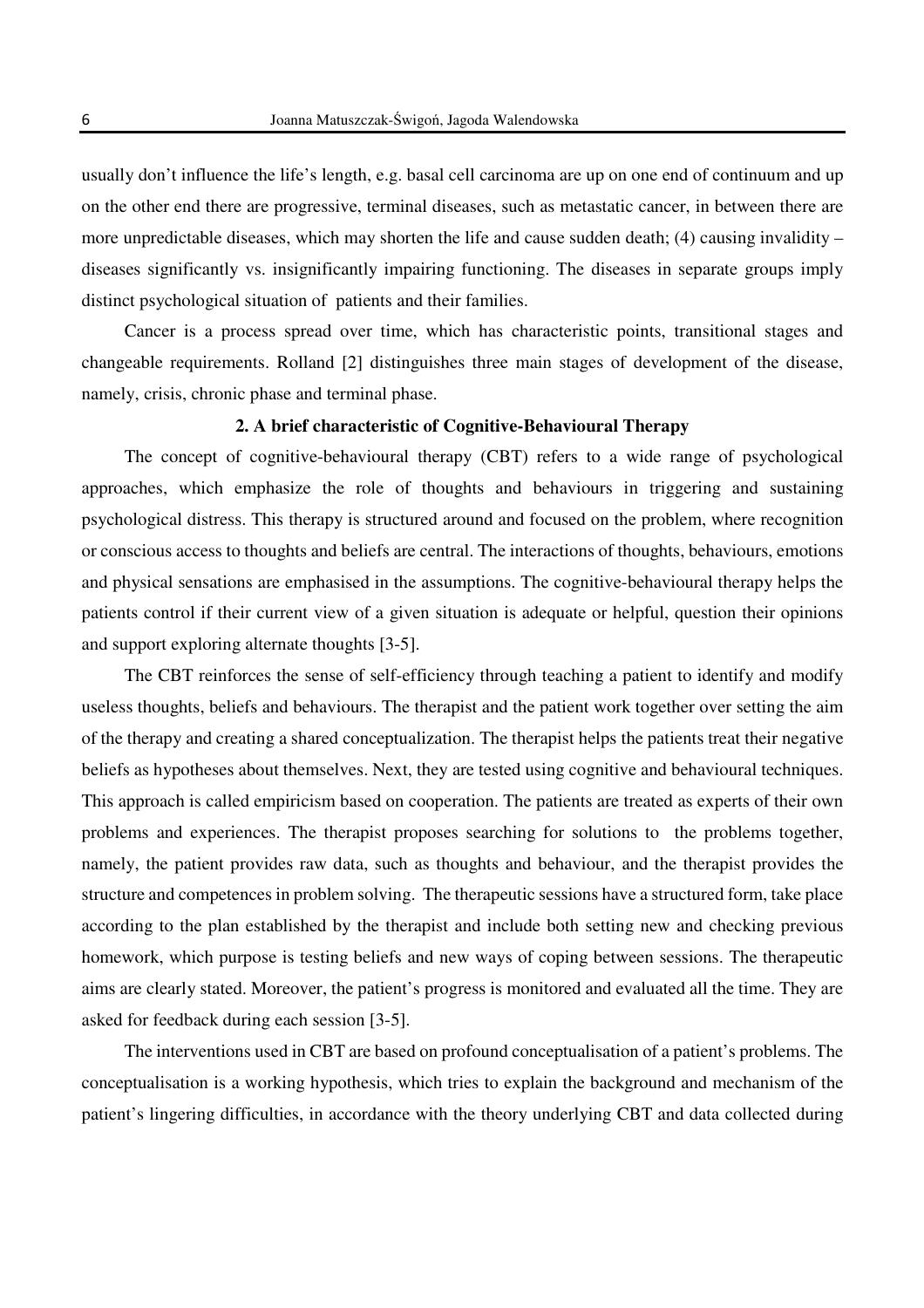the diagnosis process. The therapist openly shares the conceptualisation with the patient and modifies it under the feedback. The conceptualisation constitutes the basis of the theory [3-5].

### **3. Mental disorders in the course of cancer and their treatment recommendations.**

The question how the cognitive-behavioural therapy helps the patients cope with cancer has at least two answers. Firstly, psychological difficulties experienced by the sick are similar to the ones in which experimental studies, which belong to the mainstream medicine based on scientific evidence and prove effectiveness of CBT. The occurrence of depression fluctuates from 15% to 25%, which includes about 13% of patients with major depressive disorder [6]. Clinically relevant anxiety symptoms occur with about 30-40% of patients [7]. The symptoms relatively frequently co-occur. Stark and the others [8] proved that 38% of patients with anxiety disorders also had greater depression disorders. Moreover, the patients treated for mental disorders in the past are at increased risk of their occurrence after the cancer diagnosis. In addition to the proven effectiveness in the treatment of depression, generalised anxiety disorder and panic attacks, the therapy provides methods of working with problems typical of cancer, such as insomnia or chronic fatigue [9, 10]. Furthermore, the theory underlying CBT and therapeutic approaches which focus on normalising the response to stress, cooperation and solving problems are particularly helpful in understanding stress reactions and various strategies of coping with it and treating those maladaptive [3].

| Diagnosis, assessment, treatment: depression in adult patients with cancer |                                                                                                                                                                                                                                                                                                                                      |                                                                                                                                                                                                                                                                                     |  |  |
|----------------------------------------------------------------------------|--------------------------------------------------------------------------------------------------------------------------------------------------------------------------------------------------------------------------------------------------------------------------------------------------------------------------------------|-------------------------------------------------------------------------------------------------------------------------------------------------------------------------------------------------------------------------------------------------------------------------------------|--|--|
| The level of symptomatology on<br>the basis of PHQ-9                       | Further screening                                                                                                                                                                                                                                                                                                                    | Treatment                                                                                                                                                                                                                                                                           |  |  |
| None/mild symptomatology<br>Score 1-7                                      |                                                                                                                                                                                                                                                                                                                                      | Offer referral to supportive care<br>services                                                                                                                                                                                                                                       |  |  |
| Moderate symptomatology, score<br>$8 - 14$                                 | Identify pertinent history/specific risk<br>factors for depression:<br>Familial history of<br>depression<br>Prior depressive disorder<br>Psychiatric treatment in<br>п<br>past<br>Illness severity<br>Gender<br>Relationship status<br>п<br>Presence of chronic<br>п<br>illness(es) in addition to<br>cancer<br>Socioeconomic status | Moderate symptoms: low intensity<br>interventions include:<br>Individually guided<br>self-help based on<br><b>CBT</b><br>Group based CBT for<br>depression<br>Group psychosocial<br>interventions<br>Structured physical<br>■<br>activity program<br>Pharmacologic<br>interventions |  |  |

| Table 1. Recommendations of American Society of Clinical Oncology in the field of diagnosis, assessment and |
|-------------------------------------------------------------------------------------------------------------|
| treatment of depression and anxiety disorders of the patients with cancer                                   |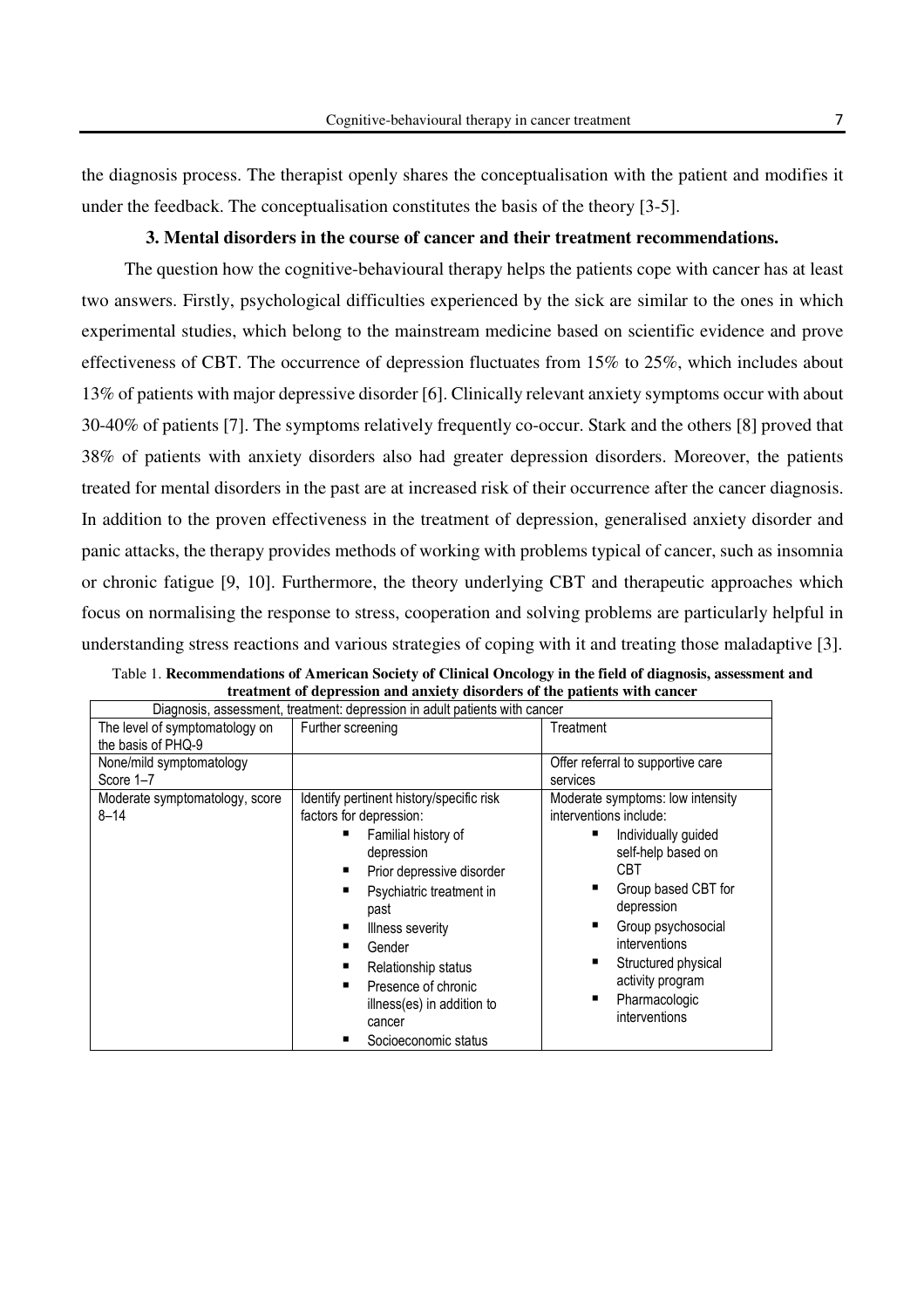| Moderate to severe<br>symptomatology, score 15-19<br>Severe symptomatology, score<br>$20 - 27$ |                                                                                                                                                                                                                                                                  | Moderate to severe, severe<br>symptoms: high intensity interventions<br>include:<br>$\blacksquare$<br>Individual<br>psychotherapy (CBT,<br>interpersonal therapy)<br>Pharmacologic<br>٠<br>interventions<br>Combined:<br>п<br>psychotherapy and<br>pharmacology                                                    |
|------------------------------------------------------------------------------------------------|------------------------------------------------------------------------------------------------------------------------------------------------------------------------------------------------------------------------------------------------------------------|--------------------------------------------------------------------------------------------------------------------------------------------------------------------------------------------------------------------------------------------------------------------------------------------------------------------|
| The level of symptomatology on                                                                 | Diagnosis, assessment, treatment: anxiety disorders in adults with cancer<br>Further screening                                                                                                                                                                   | Treatment                                                                                                                                                                                                                                                                                                          |
| the basis of GAD-7                                                                             |                                                                                                                                                                                                                                                                  |                                                                                                                                                                                                                                                                                                                    |
| None/ mild symptomatology<br>Score 0-4, 5-9                                                    |                                                                                                                                                                                                                                                                  | Offer referral to supportive care<br>services                                                                                                                                                                                                                                                                      |
| Moderate symptomatology<br>Score 10-14                                                         | Identify pertinent history/specific risk<br>factors for anxiety:<br>٠<br>Familial history of anxiety<br>٠<br>Prior psychiatric treatment<br>History or presence of<br>٠<br>alcohol or substance use<br>or abuse<br>Presence of other chronic<br>٠<br>illness(es) | Moderate symptoms: low intensity<br>interventions include:<br>$\blacksquare$<br>Education and active<br>monitoring<br>Ξ<br>Self-help based on<br><b>CBT</b><br>Group psychosocial<br>٠<br>interventions<br>Pharmacologic<br>٠<br>interventions<br>Combined:<br>$\blacksquare$<br>psychotherapy and<br>pharmacology |
| Moderate to severe<br>symptomatology, score 15-21                                              |                                                                                                                                                                                                                                                                  | Moderate to severe, severe<br>symptoms: high intensity interventions<br>include:<br>$\blacksquare$<br>Individual<br>psychotherapy (CBT,<br>applied relaxation)<br>Pharmacologic<br>٠<br>interventions<br>Combined:<br>٠<br>psychotherapy and<br>pharmacology                                                       |

The National Institute for Health and Clinical Excellence (NICE, 2009) [11] also recommends cognitive-behavioural therapy in case of depression accompanying chronic diseases of the adults as proven in empirical research, in treatment of moderate and severe depression. What is more, NICE proposes creating a model of psychological interventions based on graded care for cancer patients according to aggravation of depression symptoms (Table 2).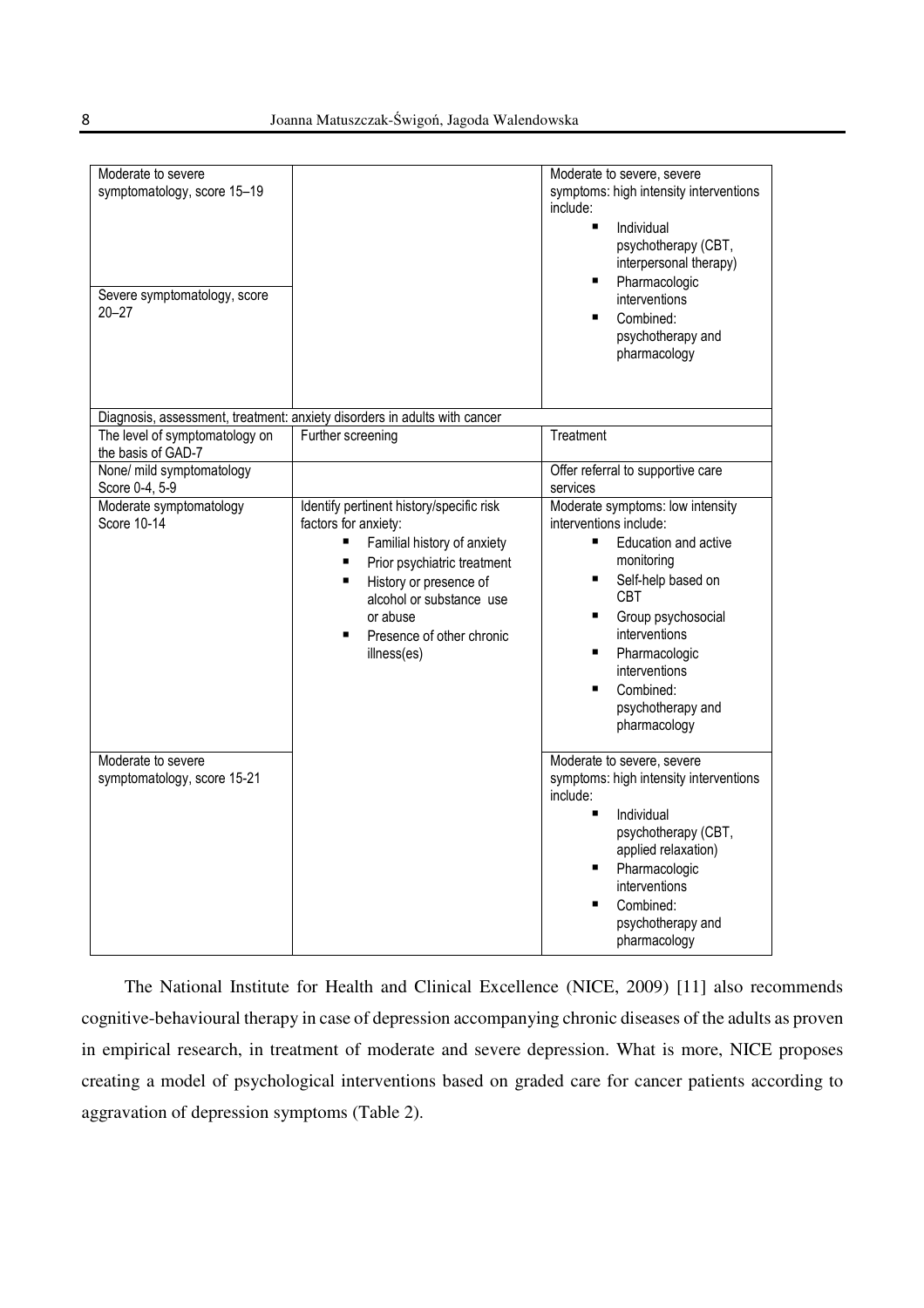Table 2. **The model of graded care in application of psychological interventions** 

Own elaboration on the basis of: Depression in adults with a chronic physical health problem. NICE clinical guideline 91

[11]. **Step 4: Severe depression; risk to life; severe self-neglect** Medication, high-intensity psychological interventions, electroconvulsive therapy, crisis service, combined treatments, multiprofessional and inpatient care **Step 3: Persistent subthreshold depressive symptoms or mild to moderate depression with inadequate response to initial interventions; moderate and severe depression**  Medication, high-intensity psychological interventions, combined treatments, collaborative care and referral for further assessment and interventions **Step 2: Persistent subthreshold depressive symptoms; mild to moderate depression** Low-intensity psychosocial interventions, psychological interventions, medication and referral for further assessment and interventions **Step 1: All known and suspected presentations of depression** Assessment, support, psychoeducation, active monitoring and referral for further assessment and interventions

# **4. The process of adaptation to cancer**

In the case of a critical life event such as cancer, people have to work out more adequate, new ways of functioning, which means initiation of a restructuring process of their hitherto experience [1].

Jimmie Holland and Jane Gooen-Piels [12] distinguish three phases of adapting to cancer: (1) initial reaction to diagnosis – patients frequently undermine the results or doctor's competences and distorts information they get, (2) dysphoria – a patient starts acknowledging the reality of the diagnosis, often feels emotional tension, which evokes insomnia, problems with concentration, loss of appetite, lowering of mood and increased anxiety; owing to information about the treatment possibility, the patient may start feeling hopeful and optimistic, (3) adaptation – the patient develops strategies of coping with the disease due to which the imbalance caused by the disease is restored and maintained.

According to transactional stress approach, the diagnosis and treatment are serious stressors. Lazarus and Folkman [13] distinguish two types of cognitive assessment in a stressful situation: the initial assessment of the diagnosis as a challenge, threat or loss leads to the secondary assessment of one's own capacities and available resources of coping with disease. If a diagnosis is seen as a challenge possible to cope with and prognoses are optimistic, positive adaptation style called 'fighting spirit' will form. It expresses mobilisation to cope with the disease.

If a diagnosis is regarded as a loss or defeat and death as inevitable, the strategy 'helplessness/hopelessness' arises. The patient then passively surrenders to the illness. A person who is focused on the endangerment associated with the disease and unpredictability of the future becomes anxiously absorbed with disease and each change interprets as deterioration of health.

Fatalism and cognitive avoidance are two other models of interpretation and coping with disease. Patients asked, 'What can be done about it?' search for responsibility outside by handing it over to doctors,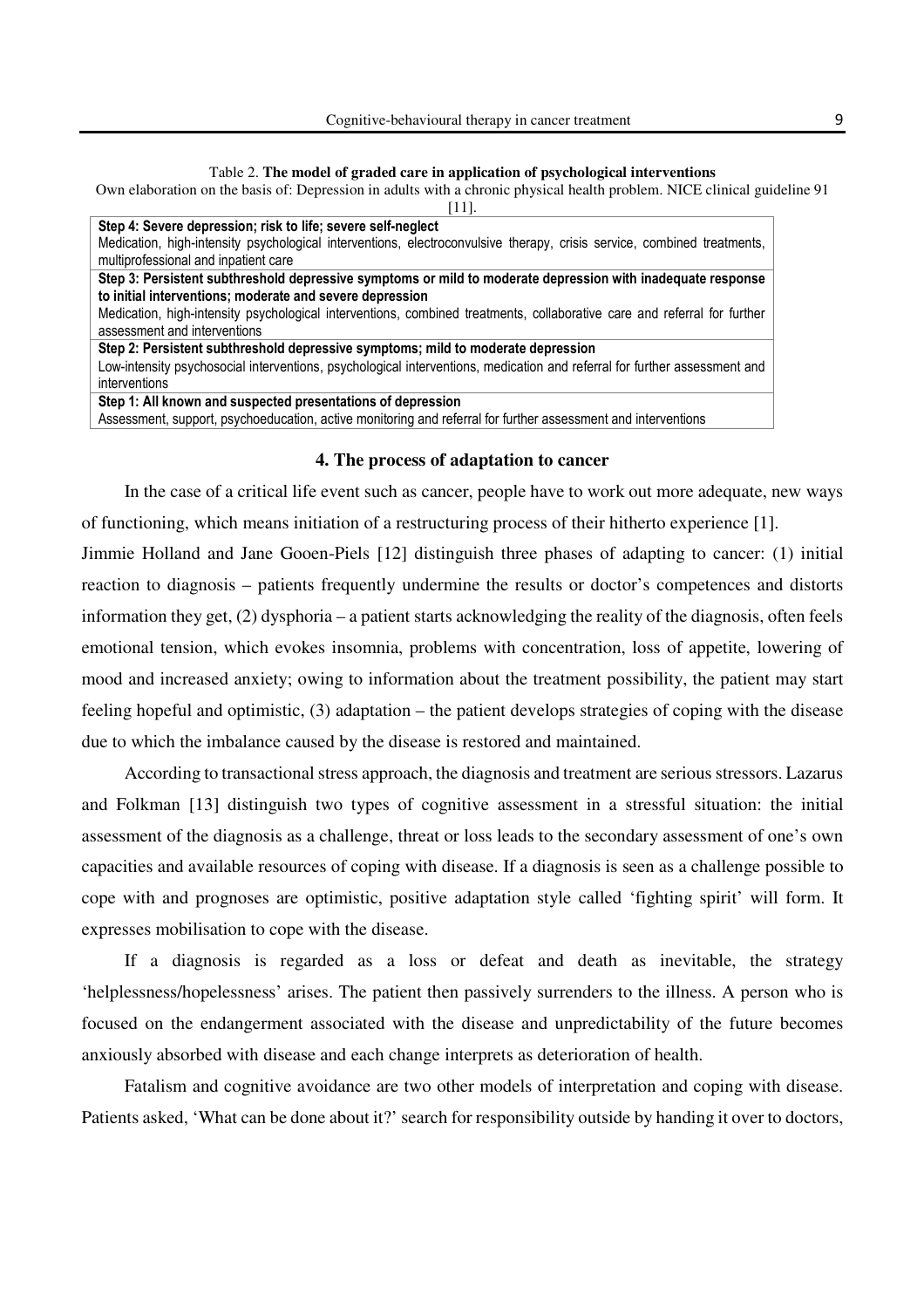faith or God tend to have fatalistic attitude to the disease. However, for some people the stress associated with the illness may so intensive that they minimize, avoid or even negate the gravity of the situation. Direct denial of the disease diagnosis is relatively rare, but trivialising the disease seriousness or its influence no life is frequent. Cognitive avoidance can be an active coping strategy with illness when it is based on deliberate pushing thoughts about disease away and distracting the attention from it [14]. Research proves that the patients with dominant strategies either 'anxious preoccupation' or 'helplesshopeless' feel grater emotional distress and have a poorer quality of life connected with the disease in comparison to the patients with 'fighting spirit' strategy [3].

# **5. Beliefs appearing in cancer disease**

In health psychology, the key role in adapting to the disease has its cognitive representation. On the basis of years of research, Leventhal [15] created the self-regulation model of illness and health, which consists of five dimensions concerning patient's beliefs about the essence of the disease, its causes, estimated duration and course, expected consequences, possibilities of controlling it and, finally, recovery. The model emphasises that the strategies of coping with the disease are influenced by its image. The selfregulation model is specification and clarification of the stress concept and dealing with it in the chronic disease. It allows explaining how it influences the patients' lives changing their moods, behaviours, thinking about themselves and the world. In this model the high importance is assigned to processes connected with assigning the meaning to the illness, because they may determine the undertaken actions in order to meet its challenges. CBT is underlined by similar assumptions: thoughts, beliefs about the disease, shape its experiencing.

The cognitive model shows that the meaning assigned by the patient to the symptoms, treatment and side effects determines the emotional reaction and the effects of serious disease have not only physical nature. The interpretation of the diagnosis of the cancer depends on both beliefs about oneself, others and the world and the illness and the treatment. For some people this kind of disease may be a confirmation of hidden fears and activate beliefs such as: 'I am weak', 'The world is dangerous and unpredictable', 'No one will help me'. An individual can have intermediary beliefs and coping strategies directed towards alleviating the unconditional negative beliefs; the cancer diagnosis often triggers the strategies used in the past. For instance, an individual who has the 'The world is dangerous and unpredictable, I am vulnerable, it is not possible to depend on anyone' key beliefs may cope with them by working out the 'As long as I can control my life I am safe' intermediary belief and apply such strategies as perfectionism and independence. Cancer confirms the anxiety, belief in a dangerous world, its weakness and the hitherto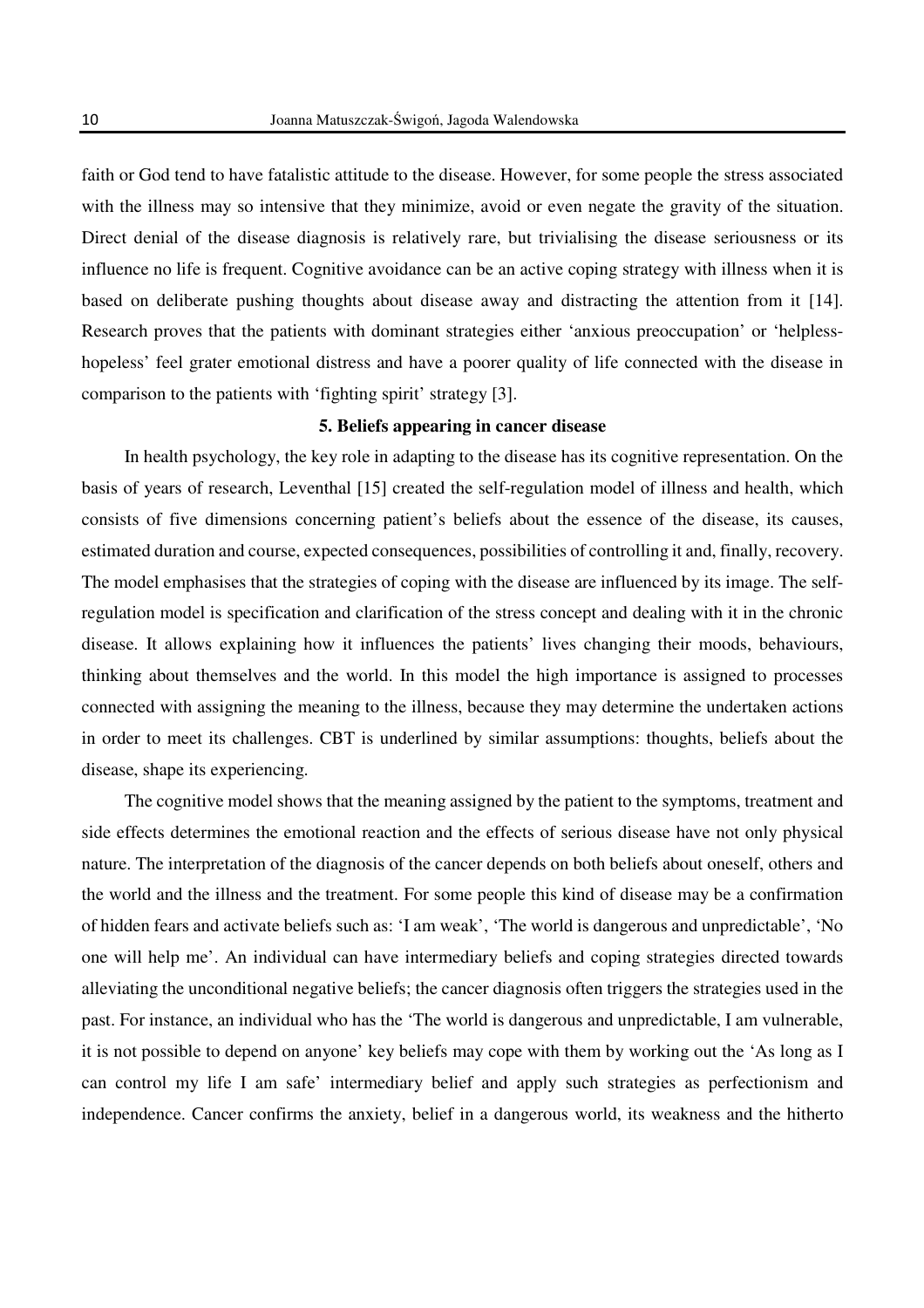strategies of controlling appear to be ineffective since he or she may be forced to depend on others during the treatment and no longer be self-sufficient [3].

### **6. Basic principles of Cognitive-Behavioural Therapy in cancer diseases**

Methods of cognitive-behavioural therapy in cancer are similar to those applied in the standard cognitive-behavioural therapy for depression and anxiety treatment, although sometimes they require some modifications because of side effects of the treatment, disease symptoms and adaptation process to it. Therapy has to often take place not in the therapist' office but in oncology and haematology wards or at patient's home. Fluctuations in aggravation of the disease symptoms, its side effects and the necessity of hospitalisation may disturb the course and pace of the therapy. In practice, it means that sessions are less formal, more flexible, adapted to the patient's physical condition and supportive and the therapy itself is often shorter and has more limited aims. The fundamental task is to reach maximal change with minimum number of interventions. Furthermore, a therapy is connected with involvement of the patient's family and medical staff [3].

The significant difference between the cognitive-behavioural therapy of individuals with physical disease and the ones with mental disorders is reality of threats they are facing. It is important to distinguish between unrealistic assessments, such as a woman with early stage breast cancer is scared that she will die within a year, and the realistic ones, for example a woman with advanced metastatic breast cancer worries that she will not see her children growing up. If thoughts of an ill person are definitely unrealistic, the standard methods of questioning negative thoughts can be applied. However, if negative thoughts are realistic, therapy is rather based on the coping and solving problems techniques. Moorey [16] points out that facing life-threatening diseases patient's negative thoughts frequently are not the result of cognitive distortions but they reflect the adequate overview.

# **Stage 1: engagement and conceptualisation**

During the first session the therapist makes a contract with the patient and during following ones they build conceptualisation together. The stage of disease and its severity is considered in setting the aims of

the therapy. Figure 1 represents aa simple conceptualisation of a patient with advanced cancer.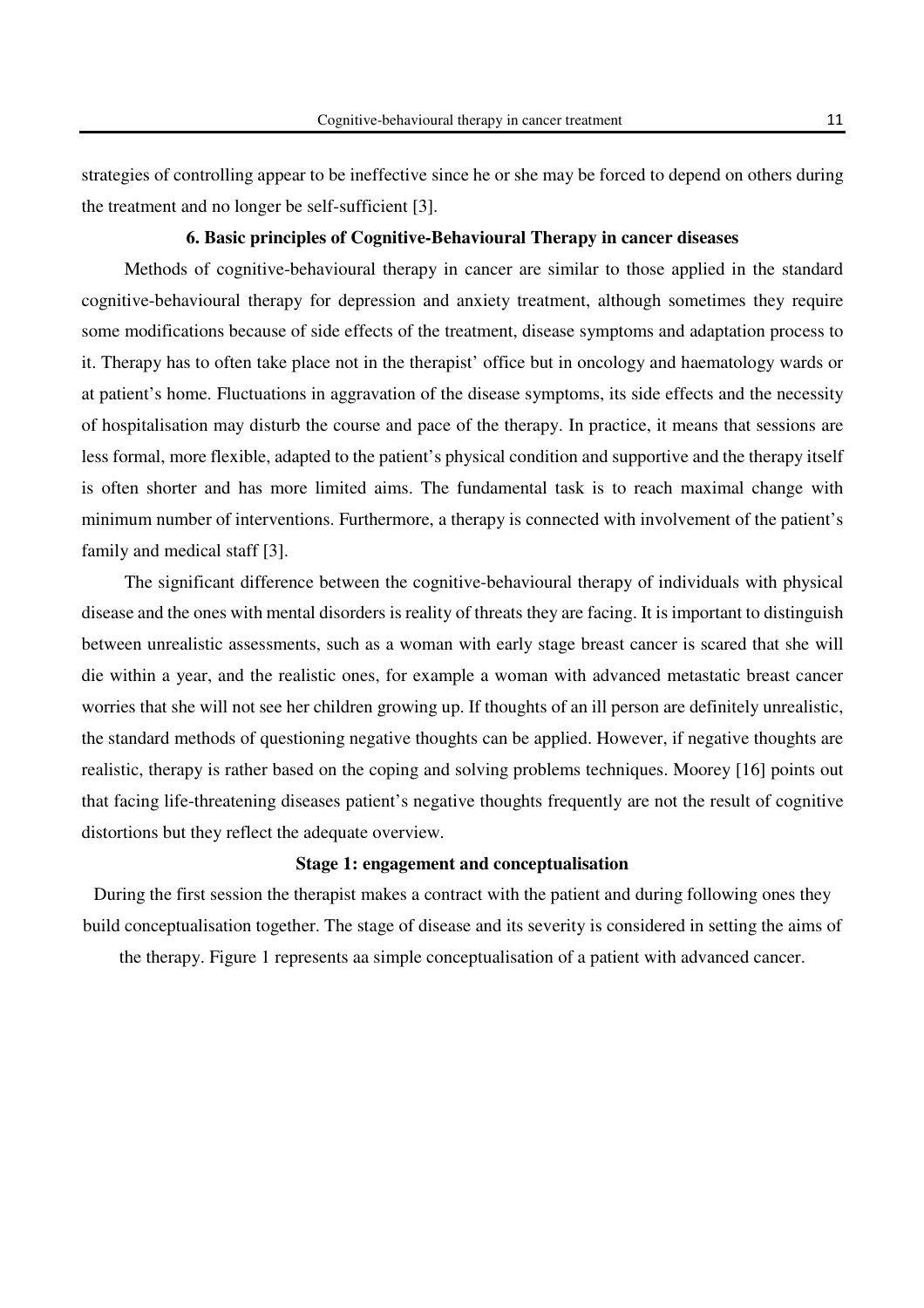

Fig. 1. **A patient with advanced lung tumour – conceptualisation**. Own elaboration on the basis of Cognitive therapy by Moorey S, Watson M.. W: Holland J, Breitbart W, Butow P, Jacobsen P, Loscalzo M, Mccorkle R, edited by Psychooncology. Oxford: Oxford University Press; 2015, pp. 458–463 [3].

#### **Stage 2: Cognitive and behavioural interventions**

Interactions applied result from conceptualisation. Figure 1 demonstrates how a woman with cancer disease found herself in a 'vicious circle' of negative thinking and withdrawal. Ruminations about illness and death evoked the feelings of hopelessness, despair and anger. The physical symptoms such as weakness and pain along with the sense of hopelessness caused that the woman stopped getting out of bed which, in turns, resulted in her feeling of isolation and even greater weakening. In the above case, firstly the patient's thoughts and behaviour were analysed in response to pain. In the next steps it is possible to choose following interactions: (1) emotional techniques to make it easier to survive the predicted mourning; (2) cognitive techniques to test the patient's beliefs that her life has ended and can do nothing about it; (3) behavioural experiment to test the veracity of the negative belief [3].

# The cognitive techniques

The threat of cancer disease triggers many negative thoughts and their questioning is inherent to CBT (Table 3).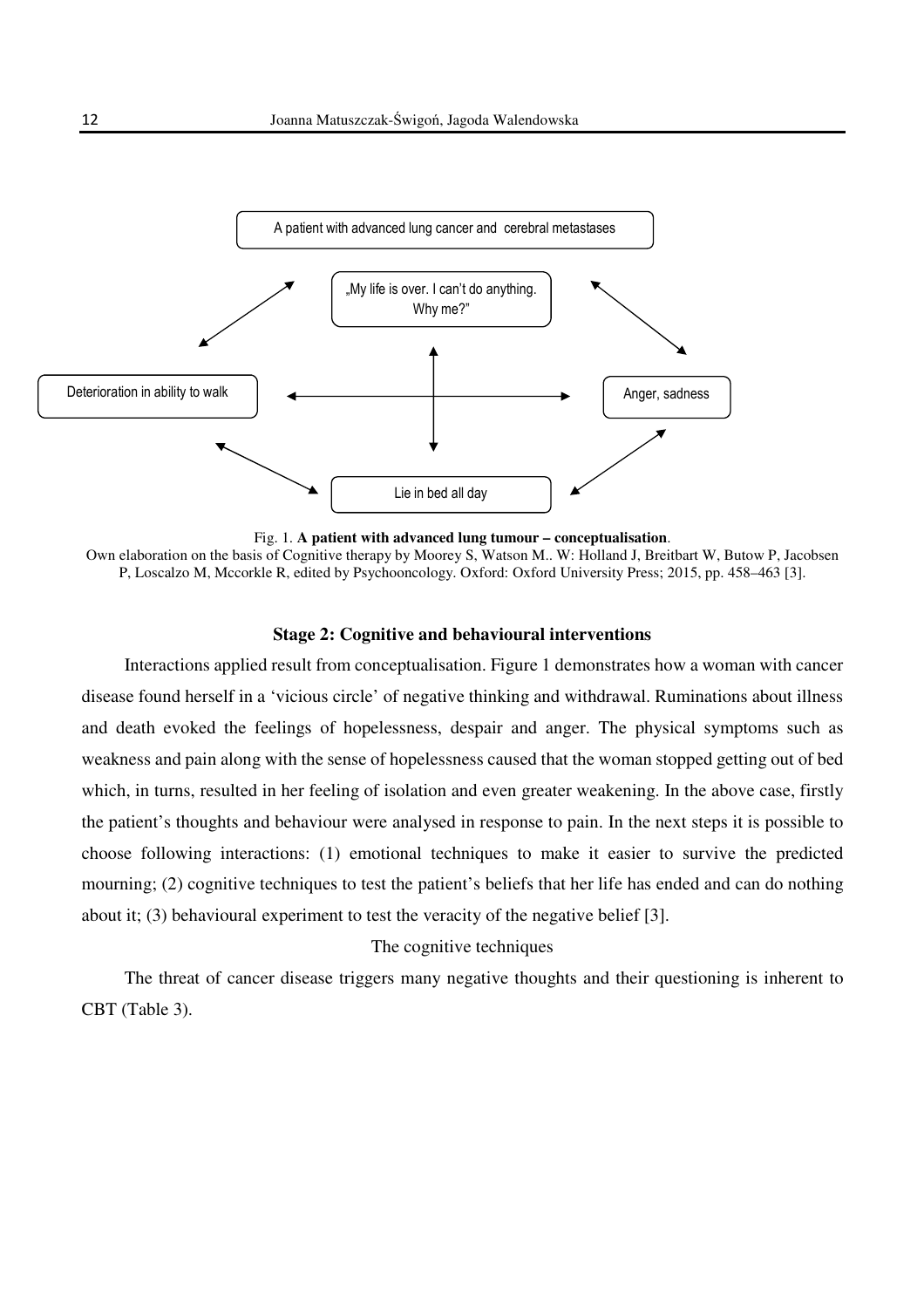Table 3. **Questioning automatic thoughts.** 

| Questioning automatic thoughts                                      |
|---------------------------------------------------------------------|
| What is the evidence to believe it is true?                         |
| What is the evidence not to believe it is true?                     |
| Is there an alternative way of looking at the situation?            |
| What is the worst that could happen?                                |
| What is the best that could happen?                                 |
| What will happen most probably?                                     |
| What is the effect of thinking this way?                            |
| What would I say to a friend if he or she were in this situation?   |
| If my friend knew I think this way, what would he or she tell me?   |
| Do I blame myself for something I didn't have influence on?         |
| Do I ignore some strong or positive points in me or this situation? |
| How can I deal with this?                                           |

Own elaboration on the basis of: Moorey, Watson, 2015; Moorey, Greer, 2006; Padesky, Greenberger, 2004. [3, 4, 17]

The used techniques vary with the stage of the disease and prognosis. Patients whose prognosis is good can be helped by searching for and against proof to their beliefs that the future is hopeless. In case of poor prognosis, techniques that refer to the soundness not usefulness of a given thinking are more suitable. For instance, the breakdown of costs and benefits of given thoughts indicates that they are ruminative not helpful and, in effect, they impede solving problems and slow the process of going through the predicted mourning. The cognitive-behavioural therapy may help patients to cope with worrying, as well. It is possible to achieve for example by devoting some the time of day for ruminations and the remaining time for planning activities that will give them the sense of control over their lives. Sometimes realistic thoughts conceal anxieties such as patients' anxiety what will happen to their families after they die. Revealing the anxieties allows the emotional abreaction of predicted loss or development of more effective strategies of solving problems [3].

Some thoughts are focused not on the disease itself but on the consequences connected with it that relate to self-esteem and competence. The patients might feel stigmatised, rejected by the society and might blame themselves for the disease occurrence. Their sense of helplessness comes from the 'all or nothing' thinking. For instance, thinking 'If I cannot be the person, who I have been so far, I am nobody', which leads to concentrating on loss areas rather than areas that can be potentially controlled. Thoughts related to guilt, shame, anger on others and oneself, helplessness often are cognitive distortions, so cognitive techniques can be very useful for checking their legitimacy and functionality [3].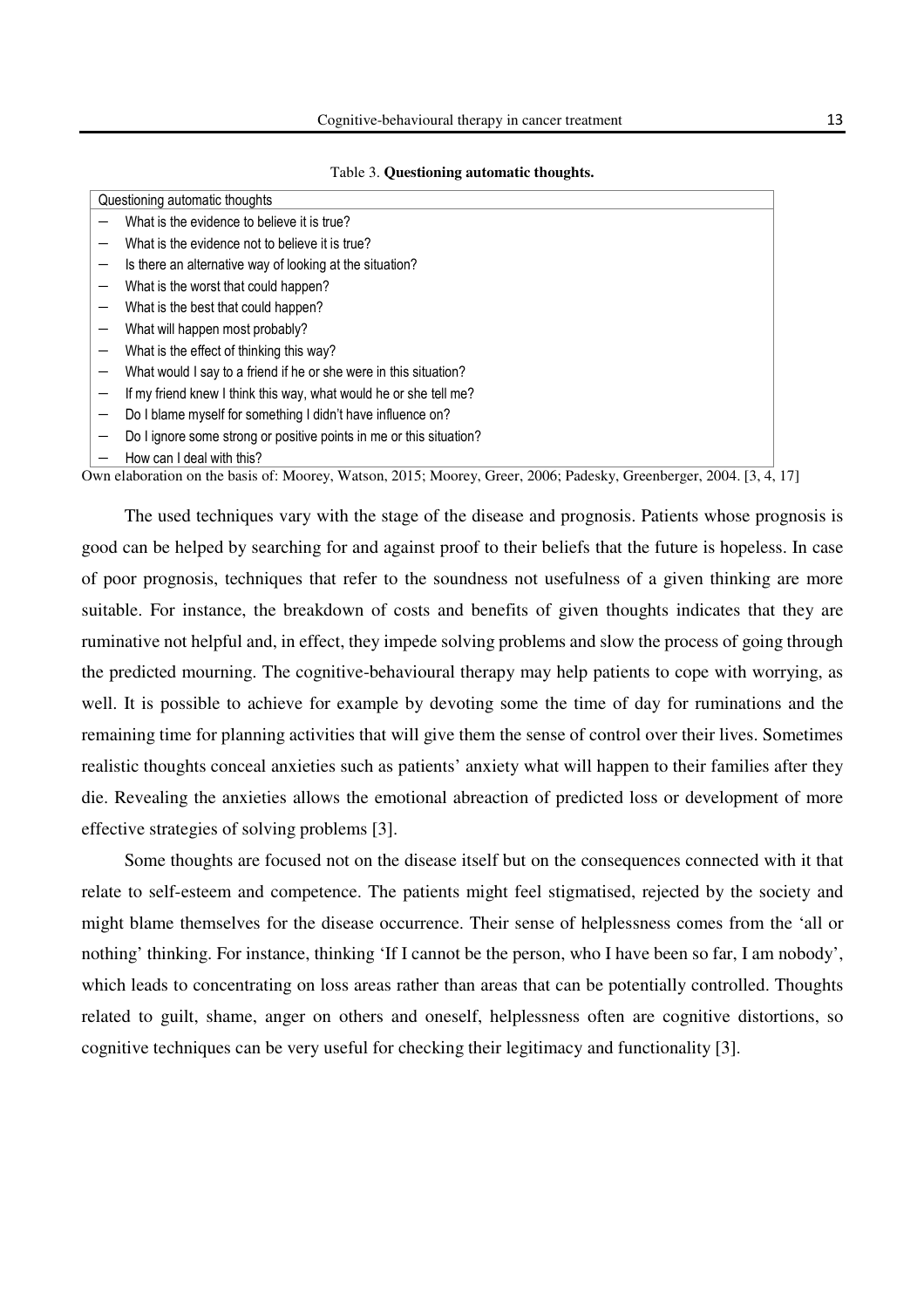#### Behavioural techniques

Behavioural techniques consist of providing tasks that the patients can cope well with, which strengthens their sense of effectiveness and control. As a result they may also be released from distress and think more positively about their coping skills. Negative beliefs are changed into hypotheses. For example, the belief "If I cannot do what I have done so far, my life is over" can be tested with the following experiment: The patient is asked to estimate the likelihood that she will enjoy doing small things for the next week. During the next session the results of this behavioural experiment are discussed. Patients usually notice that they have felt more pleasure than they anticipated and, as a result, the vicious circle of inactivity is broken. For depressed patients or those with severe physical ailments, big tasks need to be divided into small steps (tasks grading). The tasks should be meaningful and satisfying for the patients so a therapist can ask for help their family members who know them well. In the case of anxious patients, behavioural experiments allow them to test situations they are afraid of in safe conditions [3].

# **Stage 3: Strengthening doping and ending therapy**

The length and structure of this phase depends on the contract established at the beginning. If therapy lasts 12 or more sessions, it is possible to work on key beliefs, which gives chance to develop and fully assess the impact of the disease on the patient's life. Shorter therapies focus on coping here and now. At the end of therapy, therapists together with patients summarize what the patients have learned, what they have to work on, what can be a source of complications in the future and how to deal with them [3].

# **7. CBT in anxiety disorders in cancer patients**

Greer et al. [18, 19] have developed a short CBT protocol adapted to treat anxiety disorders in patients with advanced cancer. These patients struggle with realistic fears of disease progression, disability, dying, consequences of death for loved ones and existential fear of death ("What will happen to me when I die?"). Symptoms of anxiety often coexist with dyspnoea, chronic fatigue, nausea, pain and poor quality of life. In addition, anxiety can aggravate the severity of symptoms and side effects.

The goal of this therapy is to help patients with advanced cancer to learn strategies to reduce anxiety and worrying and at the same time develop the ability to cope with the symptoms of the disease and treatment side effects. Therapy is short, consists of six to seven sessions, during which the patient goes through four modules: (1) psycho-education and goal setting, (2) relaxation training, (3) coping with fears associated with cancer, and (4) activity planning and pacing.

The basic goals of the first module (approximately one session) include: (1) allowing patients to share their own way of understanding the symptoms of anxiety in the context of their incurable disease;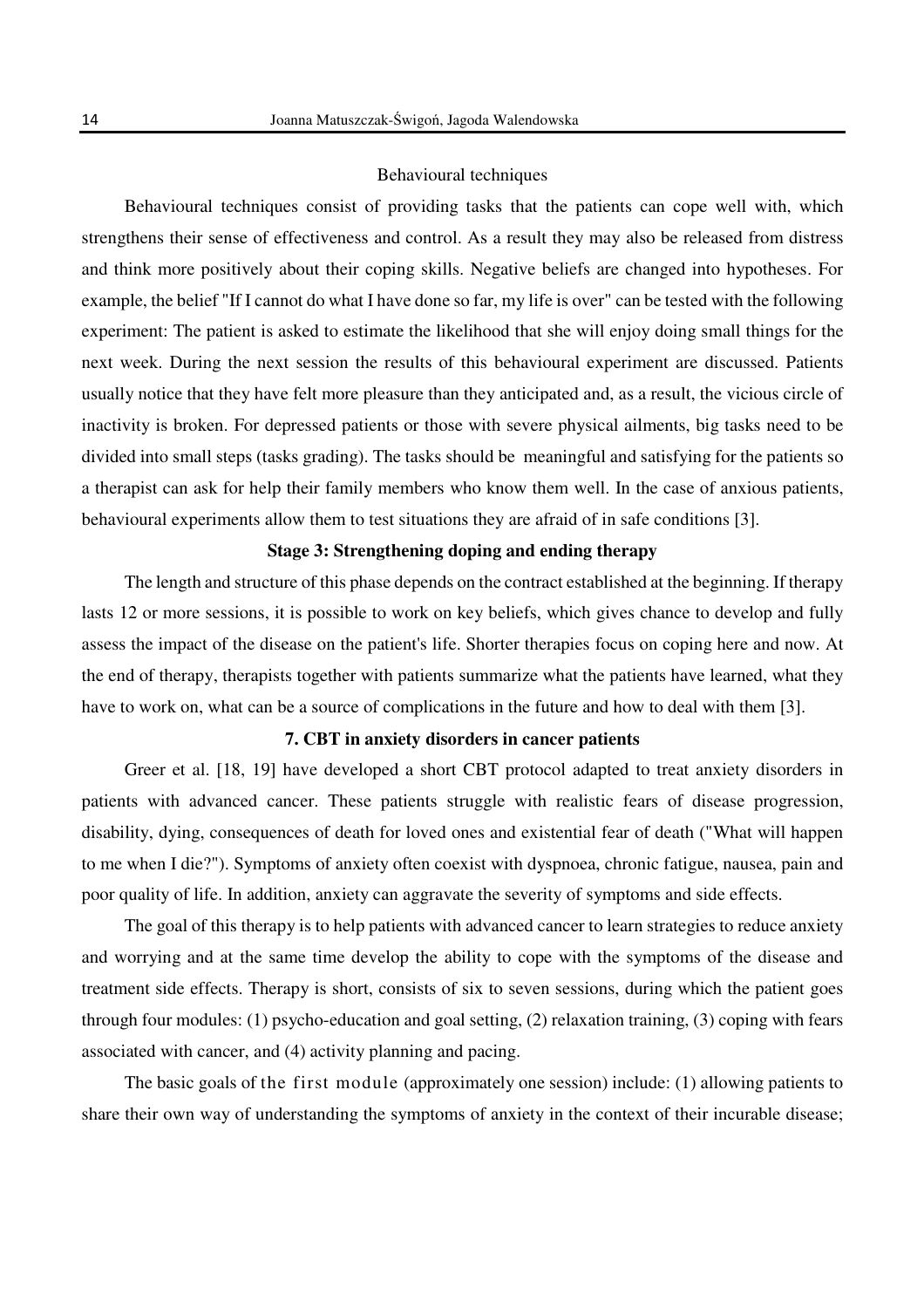(2) providing information about CBT anxiety models; showing how advanced cancer patients can experience anxiety on a physical, cognitive and behavioural level, (3) increase motivation for therapy by setting goals and showing how CBT helps to achieve them.

The first module begins with a conversation about the patient's experience with cancer, its treatment, and concerns connected with the illness. Many patients monitor their symptoms acutely and interpret some of them, such as dyspnoea or pain, as a signal of deterioration or impending death. Patients often also worry about the future of their families and financial issues. On the behavioural level, anxiety is usually manifested by avoiding threatening situations. In the context of cancer, such avoidance can mean refusing to undergo medical treatment, adhere to medical recommendations or undergo medical check-up due to increased anxiety over medical procedures and treatment side effects. On the other hand, patients may over-monitor their somatic symptoms, seek reassurance of their condition in different physicians or withdraw from activity. Physical symptoms of anxiety most often include: accelerated breathing, palpitations, muscle tension, abdominal pain. These symptoms may be aggravated due to the illness process and its treatment. Patients and therapists may have doubts about whether these symptoms are due to anxiety, disease progression or treatment. But regardless of aetiology, many of the techniques used in CBT are helpful in coping with both anxiety and medical symptoms. In the first module, the patients also analyse why they want to take the therapy, list two or three clearly defined goals, and explore potential obstacles to their achievement. The other modules can be flexibly adjusted to the patients' problems and goals [18].

 In the second module (approximately one session), the primary goals are: (1) helping patients to understand the acute reaction to stress and the mechanism by which physiological symptoms of anxiety can exacerbate the symptoms of cancer and its treatment; (2) building a sense of competence in coping with somatic symptoms through respiratory exercises and autogenic training. These techniques play an important role in coping with chronic diseases and symptoms associated with cancer. Before applying respiratory and relaxation techniques, patients should consult with their physicians to ensure that there are no contraindications for therapy. Patients with advanced cancer often suffer from dyspnoea, which is a source of increased anxiety. Therefore, in this module, the patient and the therapist thoroughly analyse the time and place of dyspnoea, paying attention to whether symptoms occur during rest, exercise or emotional stimulation. Patients practice diaphragmatic breathing and breathing through clenched lips to cope with symptoms such as shortness of breath and reduce stress. Patients who, due to their condition, have difficulties with deep breathing, learn slow breathing with prolonged exhalation. Breathing through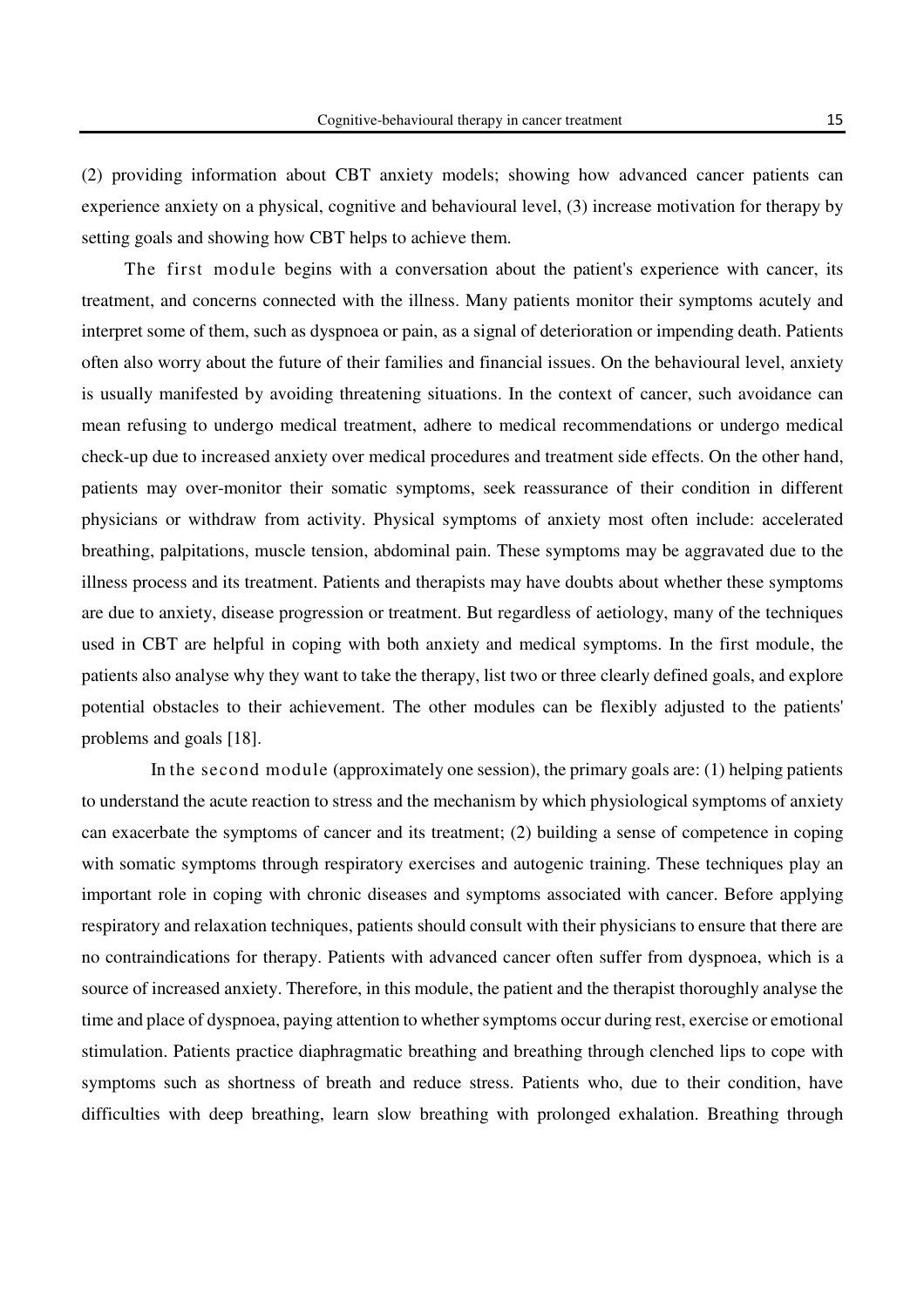clenched lips is commonly used in chronic obstructive pulmonary disease because it provides natural resistance to prolonging the exhalation phase, strengthens the respiratory muscles and frees up trapped air from the lungs. The second module ends with autogenic relaxation which combines visualization and body awareness to reduce stress. Autogenic training is safe for patients with various chronic diseases experiencing acute and chronic pain, as it does not involve muscle tension [18].

Basic goals in module three (approximately three sessions) include: (1) helping patients identify automatic thoughts and distinguish unrealistic, distorted worries from those realistic; (2) teaching patients the skills of adaptive thinking through the use of cognitive restructuring techniques and coping strategies focused on the present; (3) identifying and resolving any avoiding behaviours which can interfere with the patient's functioning or cancer treatment. Although many of the concerns associated with advanced cancer are justified in reality, their intensity can be compounded by unrealistic, catastrophic predictions and negative beliefs about one's coping skills, which adds up to additional burden. Problem-solving skills are used to deal with realistic concerns, and if one cannot take action, then emotion-based techniques (e.g. self-soothing) or acceptance-based techniques (e.g. mindfulness) are recommended. In terms of problem solving, patients with advanced cancer learn primarily how to divide overwhelming tasks into smaller, feasible steps to reduce cognitive and behavioural avoiding. These steps typically include: defining a problem, formulating possible solutions, choosing the best possible solution, and developing an action plan. On the other hand, the goal of emotion-based and acceptance-based techniques is to focus less on the future and its potential risks, and to build greater awareness of the present and the ability to cope [18].

Chronic fatigue and pain are one of the most common and most stressful symptoms experienced by patients with advanced cancer that seriously interfere with their daily functioning and are associated with fear and poor quality of life. Therefore, the fourth module covers the following objectives: (1) helping patients prepare and adapt to the fluctuations in endurance and symptoms associated with the disease and its treatment; (2) educating patients to prioritize both their daily duties and their activities that give them pleasure; (3) helping in activity planning and determining its pace according to the patients' priorities and their physical limitations resulting from cancer and its treatment. One of the goals of activity planning is to save energy while enhancing the patient's functioning, as both overstraining and over-saving oneself often lead to greater fatigue and pain. Therefore, determining the pace of action consists of helping the patients to identify the limits of their endurance (e.g. by checking how soon they begin to feel fatigue or pain from the start of the activity), teaching the patients to rest during physically demanding tasks so they can do more and maintain the optimum levels of energy and functioning in remaining days. Setting a pace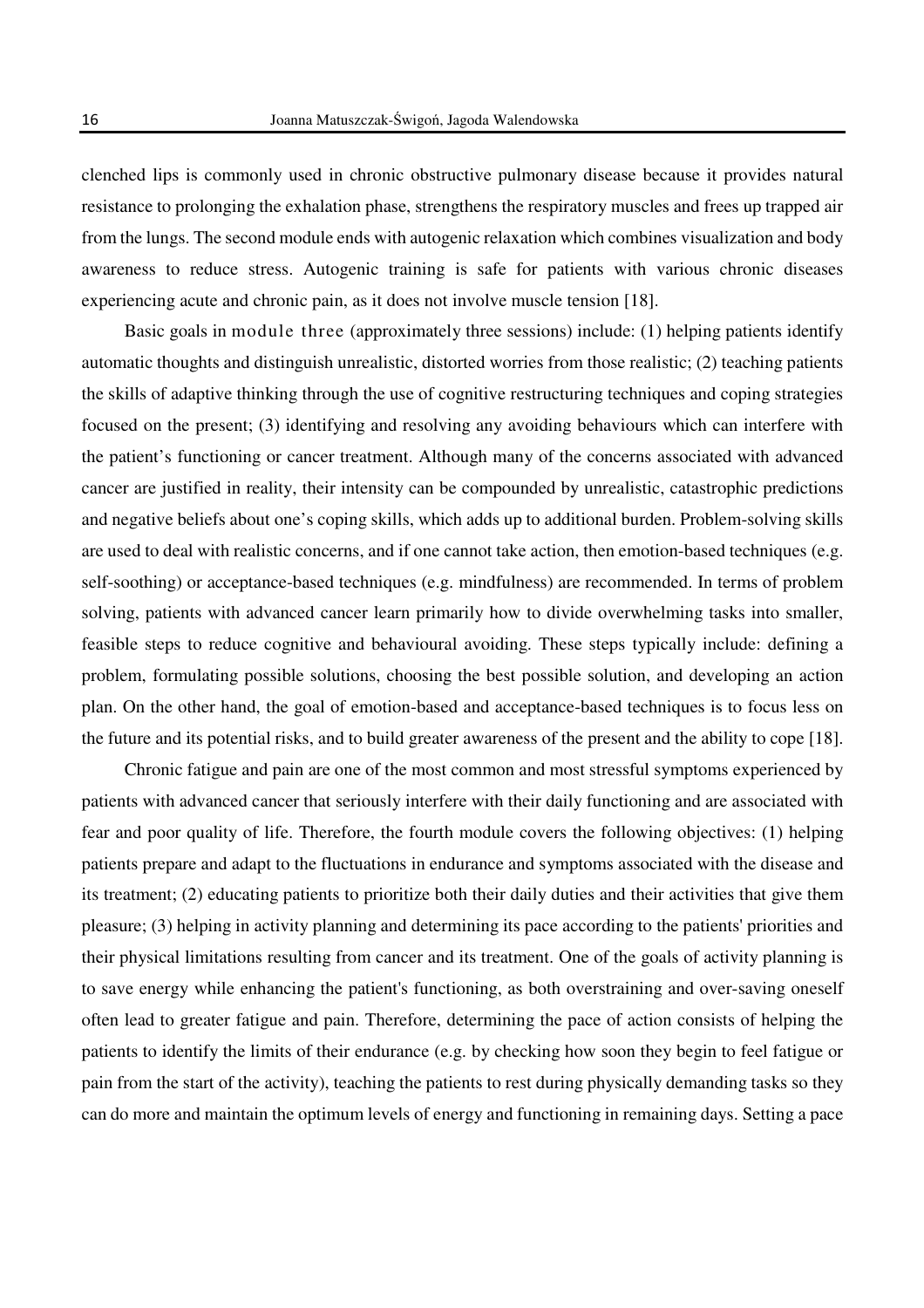means keeping the same amount of activity each day irrespective of wellbeing according to time limits determined by comparing patient's good and bad days of the patient [18].

# **8. CBT in depression treatment**

Brothers and co-workers [20] have combined biobehavioral interventions (BBI) adapted to cancer patients with strategies underlying CBT for the treatment of depression. Key elements of behavioral and cognitive therapy include: cognitive restructuring, daily activity monitoring, increased time spent on pleasant activities, and questioning key beliefs.

The biobehavioral model of stress in cancer helps to understand the interaction of psychological, behavioral and biological factors relevant for the progression of cancer. Stress related to cancer often entails an avalanche of negative consequences on the psychological, behavioral and biological levels, but if reduced, the avalanche can be stopped and the individual can develop. Figure 2 depicts the biobehavioral model of stress in cancer [20].



Figure 2. **The biobehavioural model of cancer stress and disease course**  based on: Brothers B, Yang H, Strunk D, Andersen B. Cancer patients with major depressive disorder: testing a biobehavioural/cognitive behaviour intervention. J. Cons. Clin. Psychol. 2011, 79(2): 253-260 [20].

The protocol consists of 12-20 75-minute sessions where patients learn the elements of biobehavioural interventions and cognitive therapy. These impacts include: progressive muscle relaxation, psycho-education on stress, anxiety and depression, psycho-education on cancer and coping with treatment side effects, training in communication with medical staff, assistance in seeking social support, assertive communication training, and problem solving skills, increasing physical activity, and discussing the stages of change and obstacles that may arise in the future. The goals of biobehavioural interventions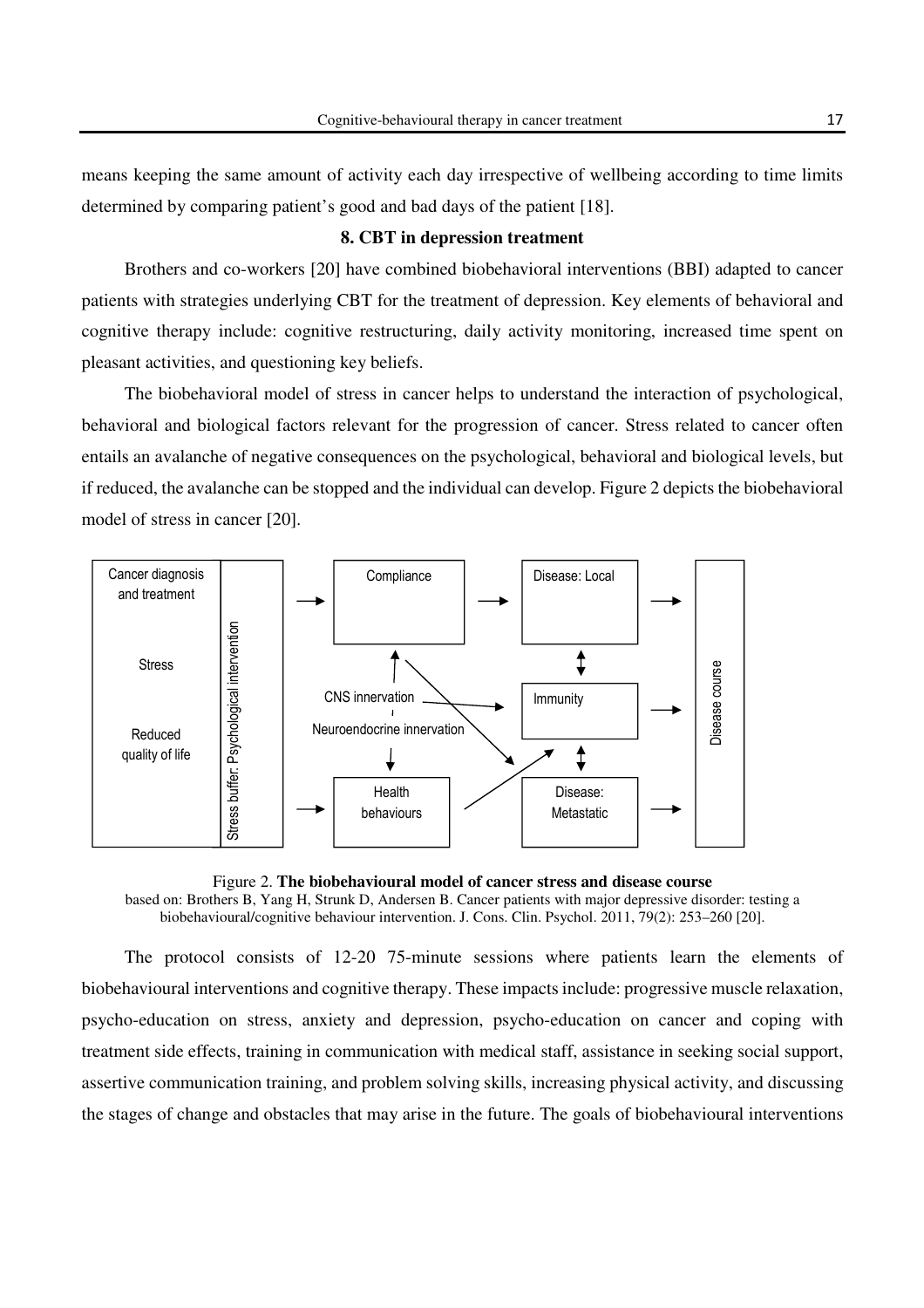are: reduction of stress, improvement of the quality of life, increase of positive and reduction of negative health behaviours, improvement of cooperation between patient and medical staff. Table 4 summarizes the treatment by determining whether particular components are derived from biobehavioural interventions (BBI) or cognitive-behavioural therapy (CBT) [20].

| Session(s) | Topic                                                                                                                                            |
|------------|--------------------------------------------------------------------------------------------------------------------------------------------------|
| $1 - 12$   | Progressive muscle relaxation training (BBI)                                                                                                     |
|            | Responding to the cancer crisis: stress, anxiety/depression, and coping (BBI)                                                                    |
| $2 - 3$    | Coping: seeking disease information and managing treatment side effects (BBI)                                                                    |
| $2 - 4$    | Behavioural activation: rationale for mood improvement, daily activity/symptom log, review success and obstacles,<br>scheduling activities (CBT) |
| 4          | Communication with health care providers (BBI)                                                                                                   |
| $5-6$      | Social support: social network identification, emotional versus tangible social support, negative versus positive social<br>support (BBI)        |
| $5 - 8$    | Cognitive reappraisal: rationale for mood improvement, thoughts record, generating alternative thoughts (CBT)                                    |
| $7 - 8$    | Communicating needs: friends, coworkers, parents, siblings, partners, children (BBI)                                                             |
| $8 - 9$    | Problem solving: defining the problem and generating solutions, designing action plan (BBI)                                                      |
| $9 - 10$   | Core beliefs: introduction and evaluation of core beliefs (CBT)                                                                                  |
| 10         | Exercise: introduction to rhythmic walking (BBI)                                                                                                 |
| 11         | Review of therapy components: obstacles to maintenance and stages of change as a process (BBI)                                                   |
| 12         | Strategies for successful maintenance (CBT)                                                                                                      |

| Table 4. Summary of therapy session content in cancer treatment |  |  |  |
|-----------------------------------------------------------------|--|--|--|
|-----------------------------------------------------------------|--|--|--|

based on: Brothers B, Yang H, Strunk D, Andersen B. Cancer patients with major depressive disorder: testing a biobehavioural/cognitive behaviour intervention. J. Cons. Clin. Psychol. 2011, 79(2): 253–260 [20].

#### **9. Effectiveness of behavioural and cognitive therapy in cancer treatment**

The meta-analysis by Osborn and co-workers [22] demonstrated the effectiveness of CBT in the treatment of depression (ES = 1.2; 95% CI = 0.22–2.19), anxiety disorders (ES = 1,99; 95% CI = 0.69– 3.31) and quality of life (ES =  $0.91$ ; 95% CI =  $0.38-1.44$ ). In the analysed therapies, control tests were held between one week and fourteen months after the end of therapy. The quality of life of patients has improved both short-term (ES = 1.45, 95% CI = 0.43–2.47) and long-term (ES = 0.26; 95% CI = 0.06– 0.46).

Studies on the efficacy of the protocol developed by Greer and co-workers [19] have shown that patients undergoing CBT reported 35% reduction in anxiety symptoms and 11% in a control group. In addition, patients in CBT reported weakened intrusive disease-related thoughts and fewer avoidance behaviours than patients awaiting treatment. Significantly, therapy was appropriate and available to patients with advanced cancer, approximately 80% of them completed at least five therapeutic sessions.

Studies on the effectiveness of the depression treatment protocol developed by Brothers and co-workers [20] have shown that the symptoms of depression have been significantly reduced when assessed both by patients and clinicians: clinically significant changes were seen in 61% (20 out of 33) patients using the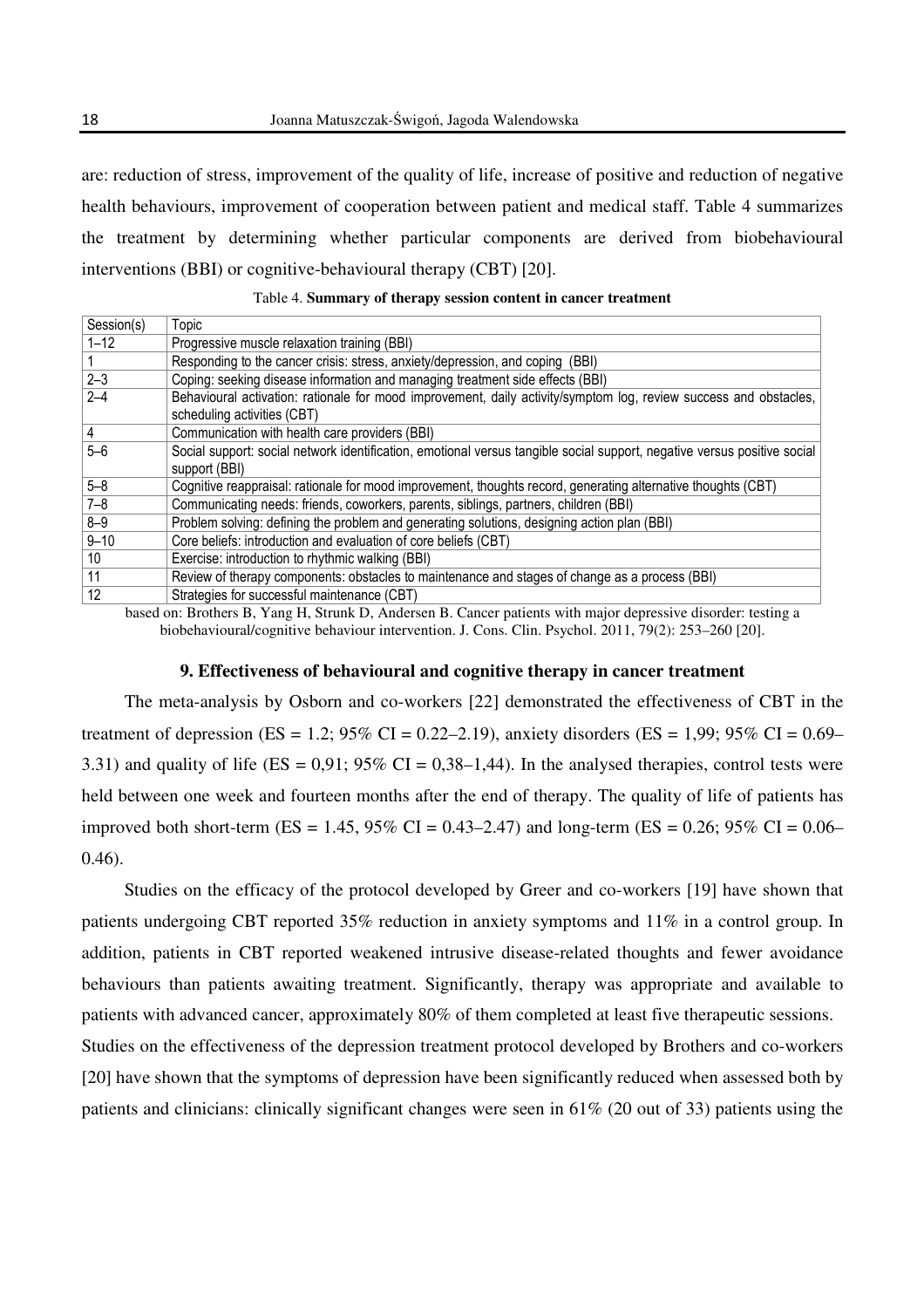Beck Depression Scale and 69% (18 of 26) according to the Hamilton Depression Scale. In addition, significant improvements have been reported in perceived chronic fatigue (F(1.32) = 7.17, p = 0.012, d = 0.477) and mental health, a component of quality of life  $(F(1.32) = 18.18, p < 0.001, d = -0.750)$ . However, studies have shown no improvement in pain and physical well-being, which is also a part of the quality of

life.

# **Summary**

Studies show that cognitive behavioural therapy is effective in treating psychological problems both in patients with early-stage and advanced cancer. CBT helps patients cope with their primary task of giving meaning to the illness by incorporating this experience into their views or modifying their existing beliefs.

#### **References**

- 1. Ziarko M. Zmaganie się ze stresem choroby przewlekłej. Poznań: Wydawnictwo Naukowe Wydziału Nauk Społecznych; 2014.
- 2. Rolland J. Mastering family challenges in serious illness and disability. In: Walsh F, ed. Normal family processes. New York: Guilford press; 2012, p. 452–482.
- 3. Moorey S, Watson M. Cognitive therapy. In: Holland J, Breitbart W, Butow P, Jacobsen P, Loscalzo M, Mccorkle R, ed. Psychooncology. Oxford: Oxford University Press; 2015, p. 458–463.
- 4. Moorey S, Greer S. Terapia poznawczo-behawioralna osób z chorobą nowotworową. Gdynia: Alliance Press; 2006.
- 5. Popiel A, Pragłowska E. Psychoterapia poznawczo-behawioralna. Teoria i praktyka. Warszawa: Paradygmat; 2008.
- 6. Krebber A, Buffart L, Kleijn G, Riepma I, de Bree R, Leemans C i wsp. Prevalence of depression in cancer patients: a meta-analysis of diagnostic interviews and self-report instruments. Psychooncol. 2014; 23(2): 121–130.
- 7. Delgado-Guay M, Parsons H, Li Z, Palmer J, Bruera E. Symptom distress in advanced cancer patients with anxiety and depression in the palliative care setting. Supportive Care in Cancer. 2009; 17(5): 573–579.
- 8. Stark D, Kiely M, Smith A. Anxiety disorders in cancer patients: their nature, associations, and relation to quality of life. J. Clinical Oncology. 2002; 20: 3137–3148.
- 9. Gielissen M, Verhagen S, Witjes F, Bleijenberg G. Effects of cognitive behavior therapy in severely fatigued disease-free cancer patients compared with patients waiting for cognitive behavior therapy: a randomized controlled trial. J. Clinical Oncology. 2006; 24: 4882–4887.
- 10. Savard J, Simard S, Ivers H, Morin C. Randomized study on the efficacy of cognitive-behavioral therapy for insomnia secondary to breast cancer, part II: immunologic effects. J. Clinical Oncology. 2005; 23: 6097–6106.
- 11. National Institute for Clinical Excellence (NICE). Depression in adults with a chronic physical health problem: recognition and management. 2009. https://www.nice.org.uk/guidance/cg91
- 12. Holland J, Gooen-Piels J. Principles of psychooncology. In: Holland J, ed. Cancer Medicine*.* Ontario: B.C. Decker; 2000, p. 943–958.
- 13. Lazarus R, Folkman S. Stress, appraisal and coping. New York: Springer Publishing Company; 1984.
- 14. Juczyński Z. Narzędzia pomiaru w promocji i psychologii zdrowia. Warszawa: Pracownia Testów Psychologicznych; 2009.
- 15. Leventhal H, Meyer D, Nerenz D. The commonsense representation of illness danger. In: Rachman S, ed. Medical psychology, t. II. Nowy Jork: Pergamon; 1980, p. 7–30.
- 16. Moorey S. When bad things happen to rational people: Cognitive therapy in adverse life circumstances. In: Salkowskis P, ed. Frontiers of cognitive therapy. New York: Guilford; 1996, s. 450–469.
- 17. Padesky Ch, Greenberger D. Umysł ponad nastrojem. Zmień nastrój poprzez zmianę sposobu myślenia. Kraków: Wydawnictwo Uniwersytetu Jagiellońskiego; 2004.